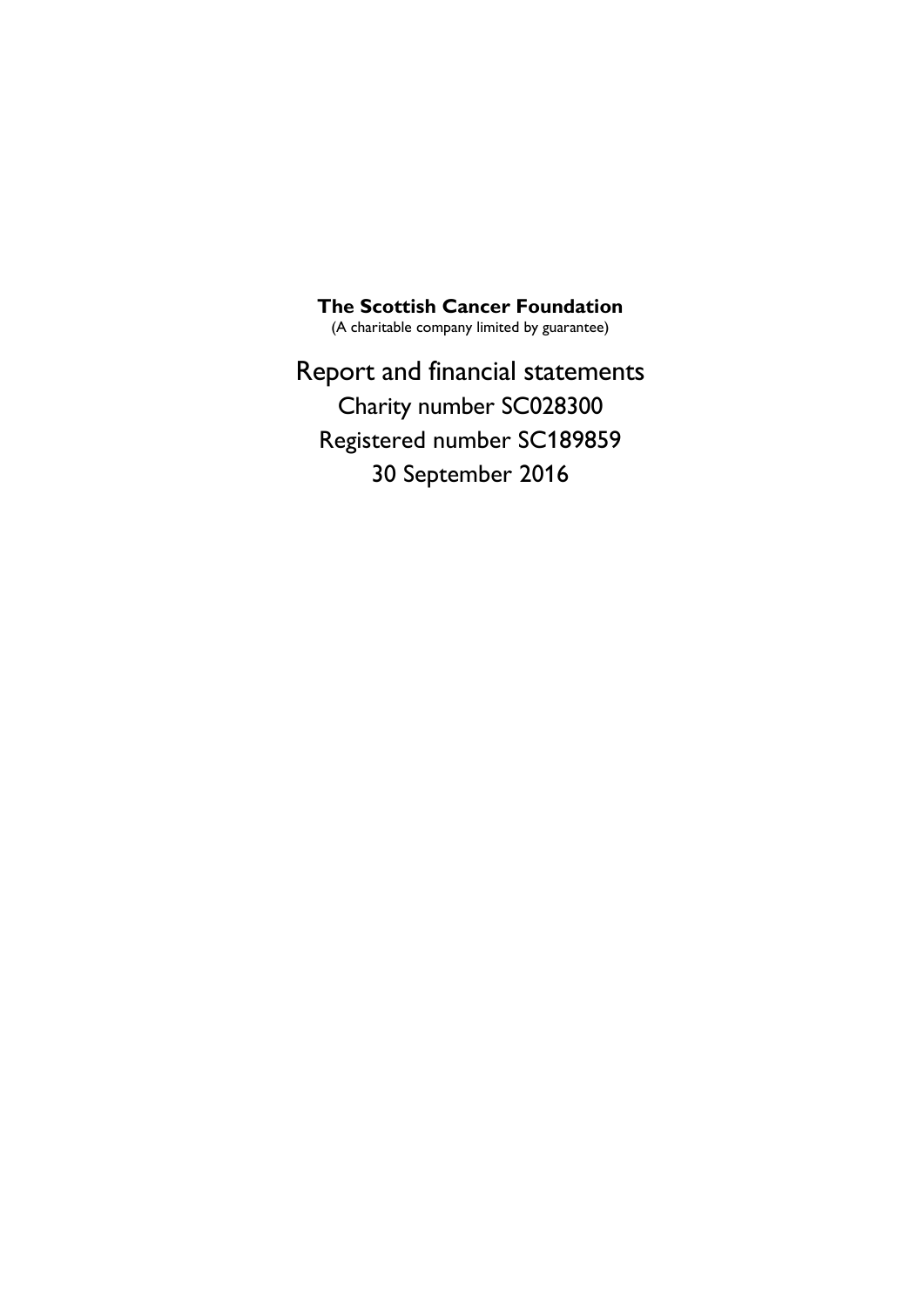# **Contents**

|                                                                            | Page         |
|----------------------------------------------------------------------------|--------------|
| Company information                                                        | 1            |
| Trustees' report                                                           | $\mathbf{2}$ |
| Independent examiner's report to members of the Scottish Cancer Foundation | 6            |
| Statement of financial activities                                          | 7            |
| <b>Balance sheet</b>                                                       | 8            |
| Statement of cash flows                                                    | 9            |
| <b>Notes</b>                                                               | 10           |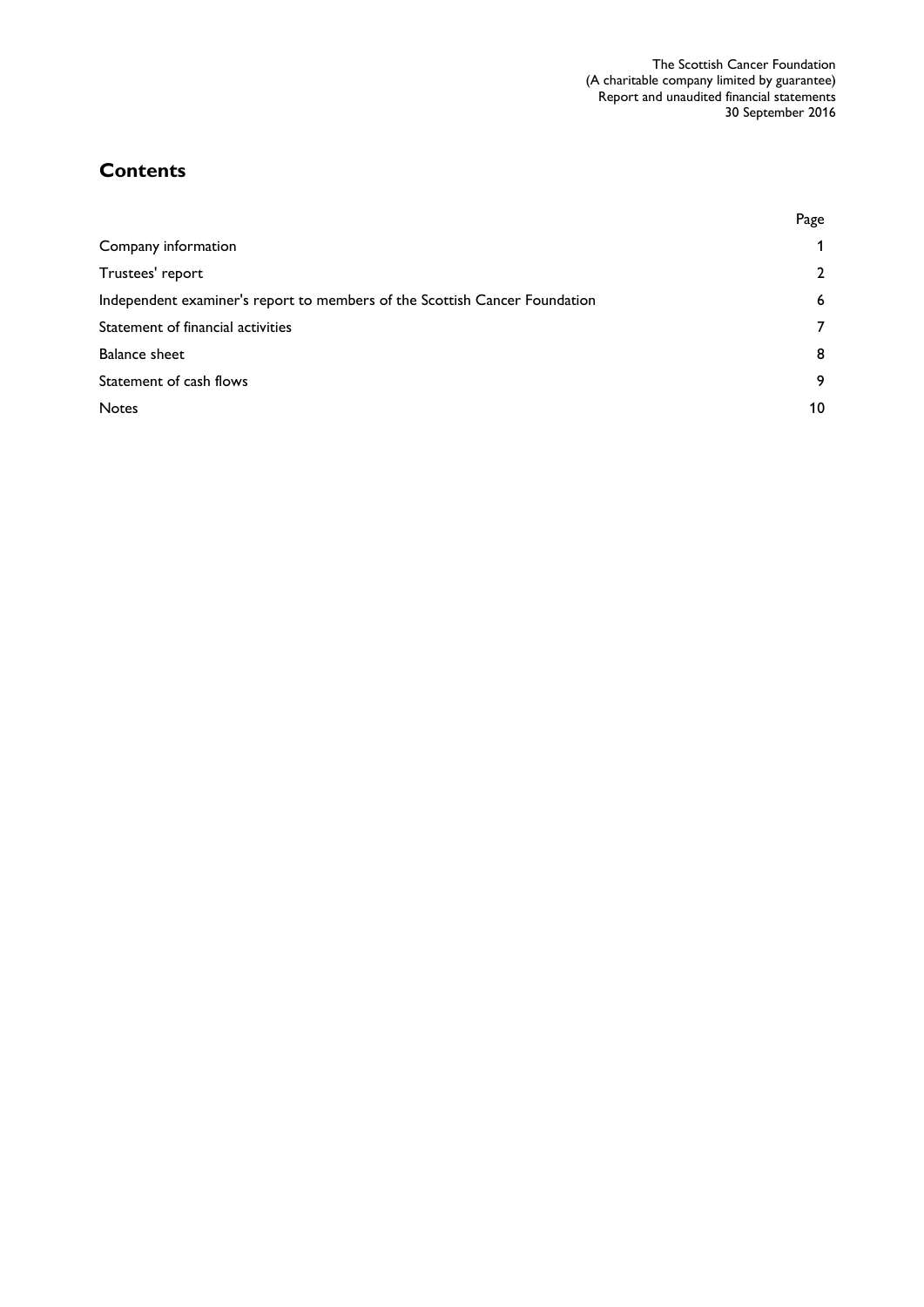# **Company information**

| Trustees:                      |                                                                                                                                                                                                                                                                                                                                                                                                                                                                                                                                                                                    |
|--------------------------------|------------------------------------------------------------------------------------------------------------------------------------------------------------------------------------------------------------------------------------------------------------------------------------------------------------------------------------------------------------------------------------------------------------------------------------------------------------------------------------------------------------------------------------------------------------------------------------|
|                                | Sir Andrew Cubie CBE<br>Professor John Anthony Wyke (Resigned 12 September 2016)<br><b>Professor Michael Steel</b><br>Professor Annie Anderson<br>Dr David Brewster<br>Professor David Weller<br>Dr Hilary Dobson<br>Professor Robert Steele (Chairman)<br>Professor Olivier James Garden<br>Bryan Christie<br>Alan J Hartley CA (Appointed 10 November 2015)<br>Archibald Sinclair Hunter (Resigned 10 November 2015)<br>Farhat Vanessa Nasim Din (Appointed 10 February 2017)<br>Malcolm Chisholm (Appointed 10 February 2017)<br>Dr Gozde Ozakinci (Appointed 10 February 2017) |
| Secretary:                     | Alan J Hartley CA<br>31 Cadogan Road<br>Edinburgh<br><b>EH16 6LY</b>                                                                                                                                                                                                                                                                                                                                                                                                                                                                                                               |
| <b>Independent Examiner:</b>   | James Davidson CA<br>Henderson Loggie<br>34 Melville Street<br>Edinburgh<br>EH3 7HA                                                                                                                                                                                                                                                                                                                                                                                                                                                                                                |
| <b>Bankers:</b>                | Clydesdale Bank Plc<br><b>Business Banking Centre</b><br><b>Festival Square</b><br>50 Lothian Road<br>Edinburgh<br>EH3 9AN                                                                                                                                                                                                                                                                                                                                                                                                                                                         |
| <b>Registered office:</b>      | <b>34 Melville Street</b><br>Edinburgh<br>EH3 7HA                                                                                                                                                                                                                                                                                                                                                                                                                                                                                                                                  |
| <b>Scottish Charity Number</b> | SC028300                                                                                                                                                                                                                                                                                                                                                                                                                                                                                                                                                                           |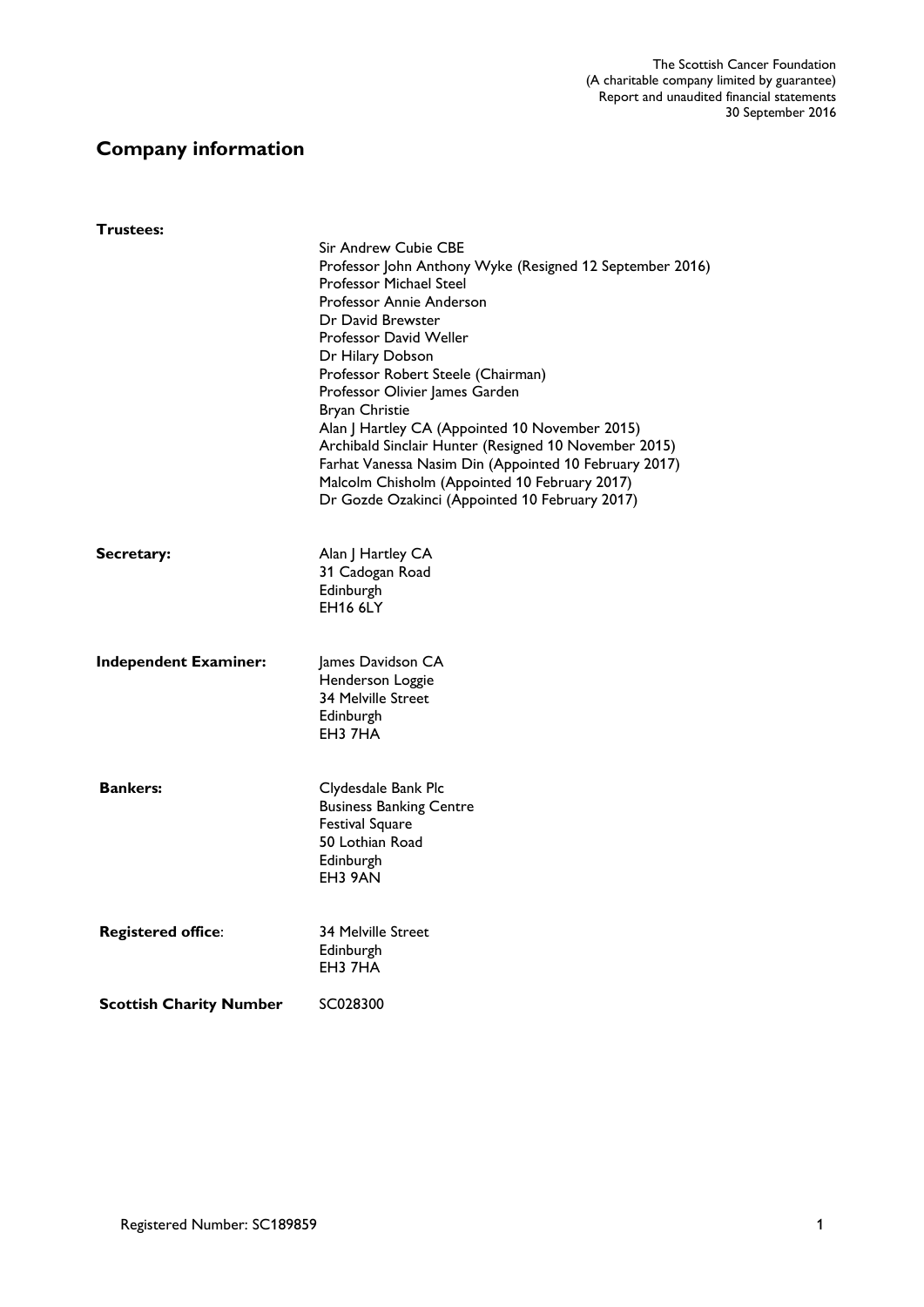# **Trustees' report**

The Trustees present their report and financial statements for the year ended 30 September 2016.

The Trustees are considered the Directors for the purposes of Company Law.

#### **Structure, governance and management**

The Scottish Cancer Foundation is a company limited by guarantee and is recognised as a charity (Scottish Charity No SC028300). It is governed by its Memorandum and Articles of Association. Every member undertakes to contribute such an amount as may be required towards the debts and liabilities of the company in the event of its being wound up, but not exceeding the sum of £1.

Details of the trustees and advisers and other reference information is given on page 1. Under the requirements of the Memorandum and Articles of Association, trustees are appointed by the board of trustees at the Annual General Meeting and must retire by rotation after a period of three years.

#### **Objectives and activities**

The Foundation's principal objectives are to promote the reduction of deaths in Scotland caused by cancer, to encourage and promote standards of excellence in research into the causes, methods of prevention and treatment of cancer in Scotland, and to advance the education, knowledge and awareness of the public in general of the causes of cancer and potential methods of prevention. There were no amendments to the objectives during the year to 30 September 2016.

#### **Financial review**

The deficit for the year amounted to £4,315 (*2015: surplus £9,022*), reflecting Trustee and adviser activity, pursuing the objectives of the Foundation.

#### *Risk assessment*

The Trustees assess the major risks to which the Foundation is exposed on an annual basis, in particular those related to the operations and finances of the Foundation, and are satisfied that systems are in place to mitigate any such exposure. Risk is reviewed annually when the programme for the coming year is considered.

#### *Reserves policy*

Unrestricted funds represent the general funds which the Trustees are free to use in accordance with the Foundation's charitable objectives. At 30 September 2016 total reserves of the charity were £22,808 of which £22,798 was unrestricted (*2015: £27,123*). The Trustees regard the present rate of accumulation of reserves as acceptable relative to future activities.

The Trustees confirm that, in their opinion, the assets of the Foundation are available and adequate to fulfil its current obligations.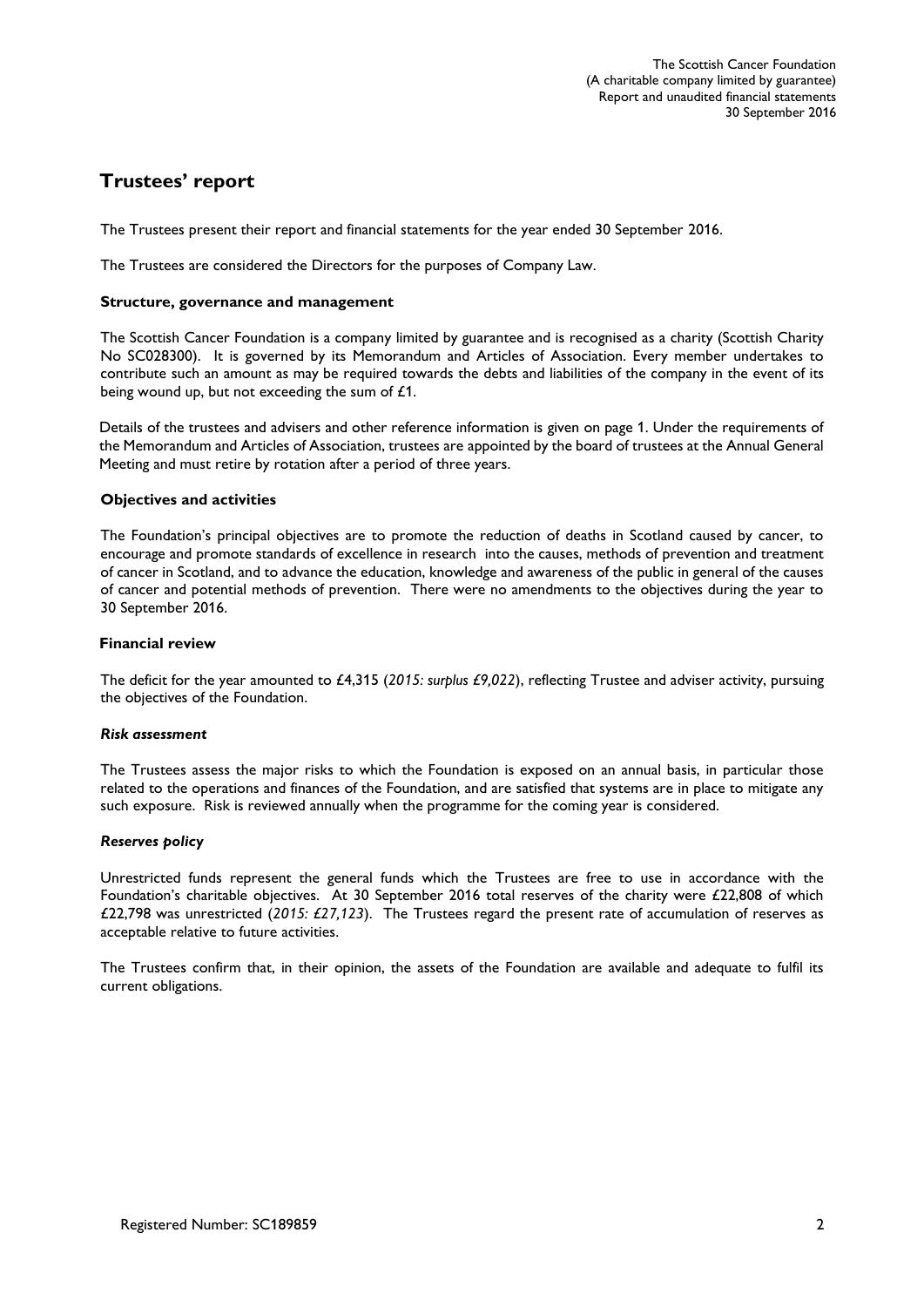# **Trustees' report** *(continued)*

#### **Achievements and performance and plans for future periods**

The Scottish Cancer Foundation is a charity devoted to three main aims:

- 1. To improve public understanding of cancer and its treatment.
- 2. To promote the prevention of cancer in Scotland.
- 3. To nurture collaborative research in Scotland that will have a direct impact on cancer.

It is important to appreciate that these three activities are of the utmost importance, particularly in Scotland, which has one of the highest rates of cancer in the world. However most charities and other funding bodies are focused on basic laboratory research that may be important for understanding cancer, but has little immediate impact on patient care.

It is also important to note that it has been estimated that about one third of cancers that occur today can be prevented – and we know how to do this if we can help the people of Scotland to take the right action. We also know that there are interventions that can improve the outlook for patients who develop cancer, and perhaps the most important of these is early diagnosis.

There is, as yet, no "magic bullet" that can cure advanced cancer. However, we *already know what to do now* in terms of prevention, early detection and optimum use of existing treatments. The Scottish Cancer Foundation aims to decrease the burden of cancer in Scotland by promoting these approaches, and here we outline what we do now, and what we aspire to in the future.

#### **Activities**

- 1. The Foundation continues to support the Scottish Cancer Prevention Network which issues quarterly newsletters and has a website which is kept up to date. On the 4th of February 2016, the SCPN Conference was held in Merchants Hall, Edinburgh and the topic was "We Can, I Can". Guest speakers included Prof Martin Wiseman, Dr Drew Walker, Dr Colin Fleming, Dr Jonathon Berg,Prof Callum Fraser, Dr Andrew Murray, Dr Luke Daines, Miss Susan Moug, Miss Kate Cunningham, Prof Aileen Keel, Prof Nanette Mutrie and Prof Linda Bauld. Ms Shona Robison (Cabinet Secretary for Health) also presented a paper on the work of Scottish Government and cancer control. The Conference was fully subscribed and generated a lot of interest.
- 1. The Scottish Cancer Foundation continues to support the annual Scotland Against Cancer Conference which took place on 16th November 2015. The Foundation again sponsors the Guest Speaker, Professor David Weller, who delivered a presentation on the role of primary care in cancer prevention. Professor Steele will also ran a workshop on the role of surgery in cancer care.
- 2. With the support of the Grant Simpson Trust, the Foundation is continuing to fund the Scottish Cancer Foundation Award and the Evans/Forrest Medal which, for 2016, were awarded to Ms Sheila Duffy, CEO of ASH Scotland for her work to reduce the harms caused by smoking.
- 3. The Foundation continues to participate in the Scottish Parliamentary Cross-Party Group on Cancer and the Scottish Cancer Coalition.
- 4. The Scottish Government Health Department has funded a full trial of the ActWell intervention. This intervention is designed to link screening and prevention in breast cancer and the initial planning of this study was facilitated by the Scottish Cancer Foundation.
- 5. With the support of the Cruden Foundation the Scottish Cancer Foundation sponsored a lecture on September the 12<sup>th</sup> 2016 at the Royal Society of Edinburgh. The speaker was Professor Julietta Patnick, recently Director of NHS Cancer Screening Programmes and currently a Professor of Cancer Screening at the University of Oxford. Her subject was "Is cancer screening good for your health?"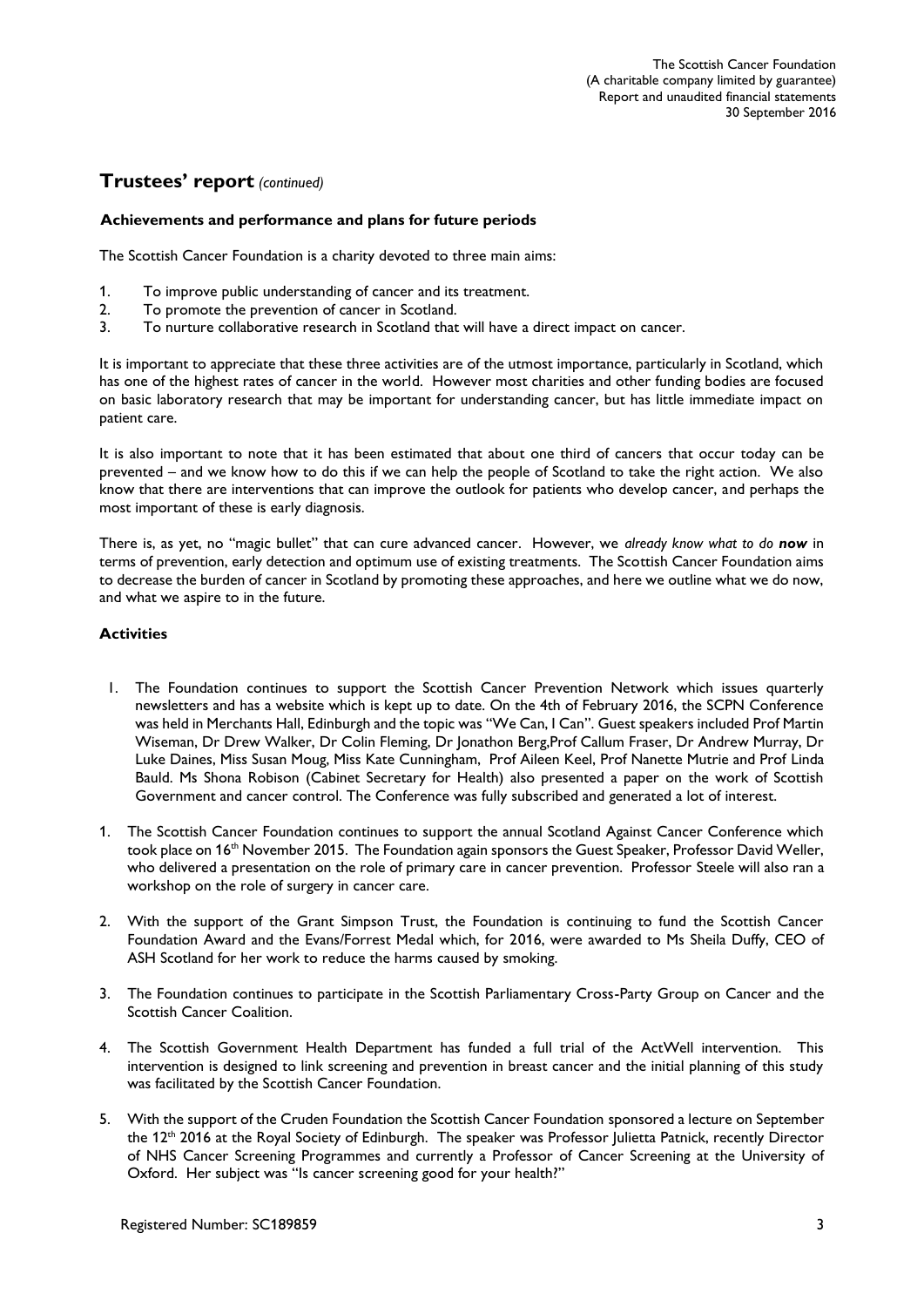# **Trustees' report** *(continued)*

#### **Activities** *(continued)*

- 6. The Scottish Cancer Foundation website has been redesigned and Maureen MacLeod continues to act as website facilitator on a part-time basis.
- 7. A fundraising dinner took place at the Chardon d'Or Restaurant in Glasgow in October 2016 thanks to the generous support of former Director, Archie Hunter. This was a resounding success and raised in excess of £10,000.

#### **What we do now**

- Currently, we sponsor public lectures at the Royal Society of Edinburgh and the "Scotland Against Cancer" Conference that are aimed at improving the understanding of cancer and how it can be prevented and treated.
- We contribute on a regular basis to the Scottish Government's Cross Party Group on Cancer and to the Scottish Cancer Coalition of Cancer Charities, providing expert advice where appropriate.
- We sponsor conferences and workshops to bring together cancer researchers from different institutions throughout Scotland so that collaborative research can be developed to the highest possible standard. Scotland has many of the best cancers researchers in the world, but they usually have to work in isolation. We strive to overcome the barriers to collaborative working so that the research community in Scotland can work together – "the whole is greater than the sum of the parts" is particularly true of cancer research. However, we cannot, as yet, fund the research itself; this has to be sought from other sources, and this can be challenging, especially in the present economic climate.
- We support the Scottish Cancer Prevention Network (SCPN). The Scottish Cancer Prevention Network (SCPN), focuses on raising awareness of lifestyle issues for primary prevention of cancer and in cancer survivors. Work is targeted at health professionals and the public alike. Its main dissemination and engagement activities are a website (www.cancerpreventionscotland.org.uk), a quarterly magazine, an annual conference, high profile social media (blog, twitter, Instagram), a student chapter, a healthy meetings campaign and ad hoc activities such as the development and evaluation of a public facing magazine for use in routine breast screening clinics and brief information leaflet on changing lifestyle for use in primary care.
- We have a website that publicises the Foundation and its activities and also provides a resource for people seeking reliable information about cancer. As with the SCPN, this is maintained by volunteers, and more input is needed to bring it up to the standard we would wish.

#### **What we wish to do in the future**

- We wish to continue our current activities, but to put them on to a sustainable footing. In particular, we wish to safeguard the continuation of the SCPN and to extend its reach, and we wish to ensure that the Foundation's website is populated with high quality, up-to-date information. These activities will be very important in delivering our aims of improving awareness and understanding and of promoting prevention.
- Although we have had success in promoting collaborative working we have not been able to fund the research itself. We now wish to move to a position where we can do this, and we would especially like to bring on promising young researchers by providing PhD Studentships and Clinical Research Fellowships, awarded on a competitive basis.

These aspirations are ambitious, but, we believe, eminently feasible. The Foundation is for Scotland, and we appeal to the people and institutions of Scotland to support us in improving the outlook for people with, or at risk of, cancer. All money raised by the Foundation will be spent in Scotland for the benefit of her population.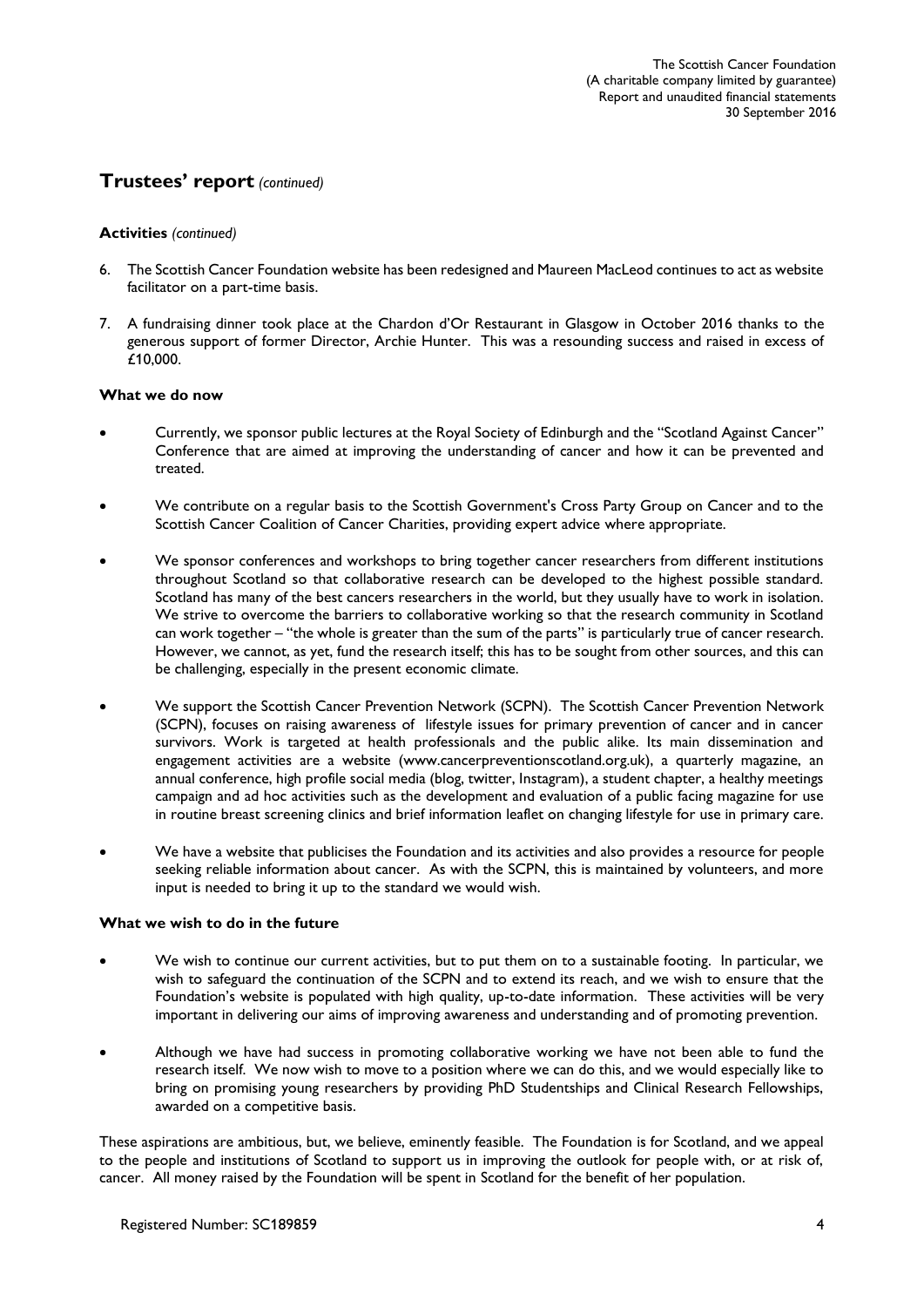# **Trustees' report** *(continued)*

#### **What we wish to do in the future** *(continued)*

The Board of Directors of the SCF, both past and present, is made up of health professionals and lay members who are leaders in their respective fields within Scotland. They are all dedicated to the aims of the Foundation, and will ensure that all funds raised will be used exclusively for the pursuit of these aims.

#### **Small company provisions**

This report has been prepared in accordance with the special provisions relating to small companies within Part 15 of the Companies Act 2006.

On behalf of the board

**Alan J Hartley CA** *Trustee*

29th June 2017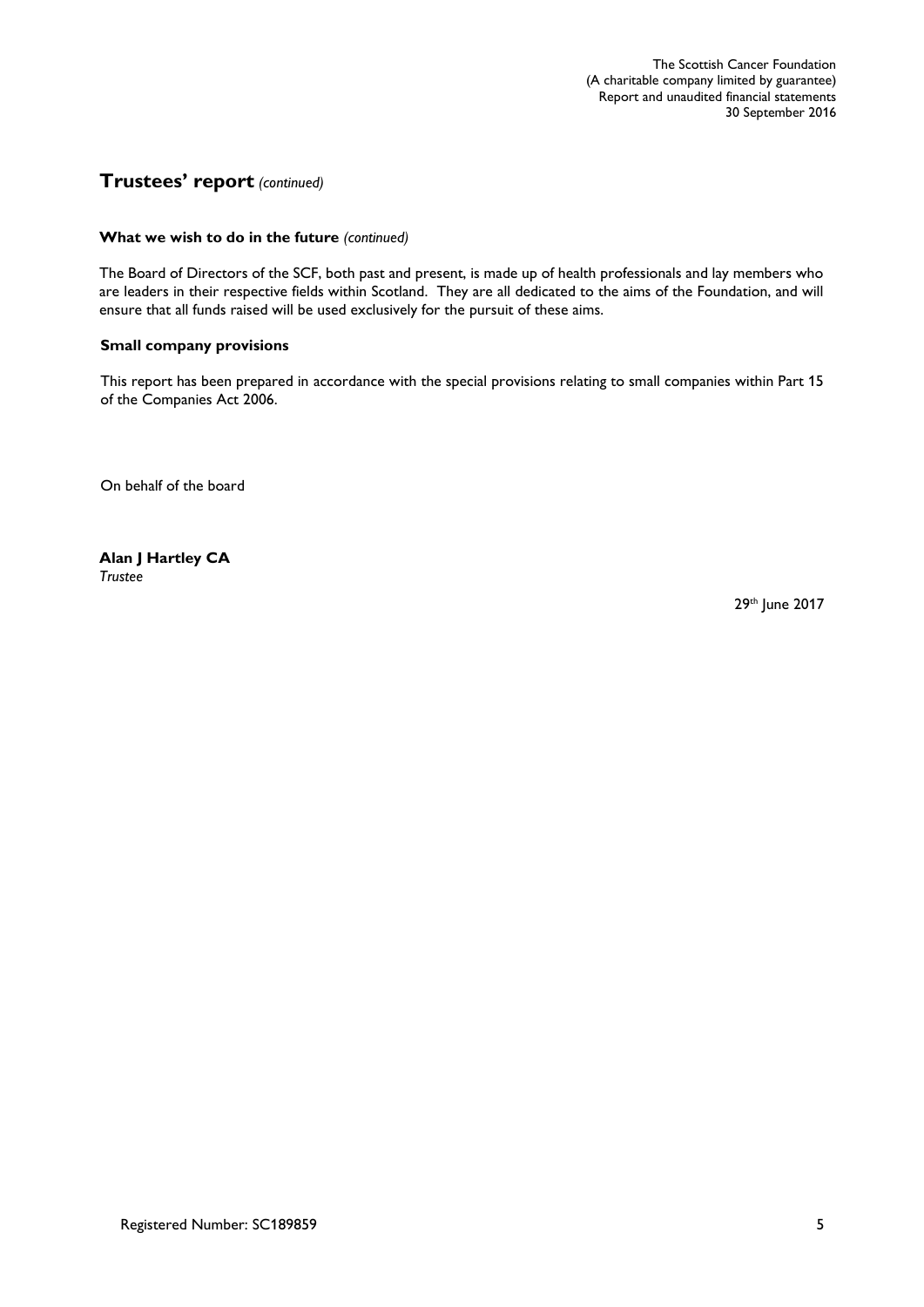

**Chartered Accountants** 

34 Melville Street Edinburgh EH3 7HA United Kingdom

# **Independent examiner's report to the members on the unaudited financial statements of The Scottish Cancer Foundation (A charitable company limited by guarantee)**

I report on the accounts of the charity for the year ended 30 September 2016 which are set out on pages 7 to 13.

#### **Respective responsibilities of trustees and examiner**

The charity's trustees are responsible for the preparation of the accounts in accordance with the terms of the Companies Act 2006, the Charities and Trustee Investment (Scotland) Act 2005 and the Charities Accounts (Scotland) Regulations 2006 (as amended). The charity's trustees consider that the audit requirement of Regulation 10 (1) (d) of the Accounts Regulations does not apply. It is my responsibility to examine the accounts as required under section 44(1) (c) of the Charities and Trustee Investment (Scotland) Act 2005 and to state whether particular matters have come to my attention.

#### **Basis of independent examiner's statement**

My examination is carried out in accordance with Regulation 11 of the Charities Accounts (Scotland) Regulations 2006 (as amended). An examination includes a review of the accounting records kept by the charity and a comparison of the accounts presented with those records. It also includes consideration of any unusual items or disclosures in the accounts, and seeks explanations from the trustees concerning any such matters. The procedures undertaken do not provide all the evidence that would be required in an audit, and consequently I do not express an audit opinion on the view given by the accounts.

#### **Independent examiner's statement**

In the course of my examination, no matter has come to my attention:

- 1. which gives me reasonable cause to believe that in any material respect the requirements:
	- to keep accounting records in accordance with Section 44(1) (a) of the 2005 Act and Regulation 4 of the 2006 Accounts Regulations (as amended), and
	- to prepare accounts which accord with the accounting records and comply with Regulation 8 of the 2006 Accounts Regulations (as amended)

have not been met, or

2. to which, in my opinion, attention should be drawn in order to enable a proper understanding of the accounts to be reached.

29th June 2017

**James Davidson CA** Independent Examiner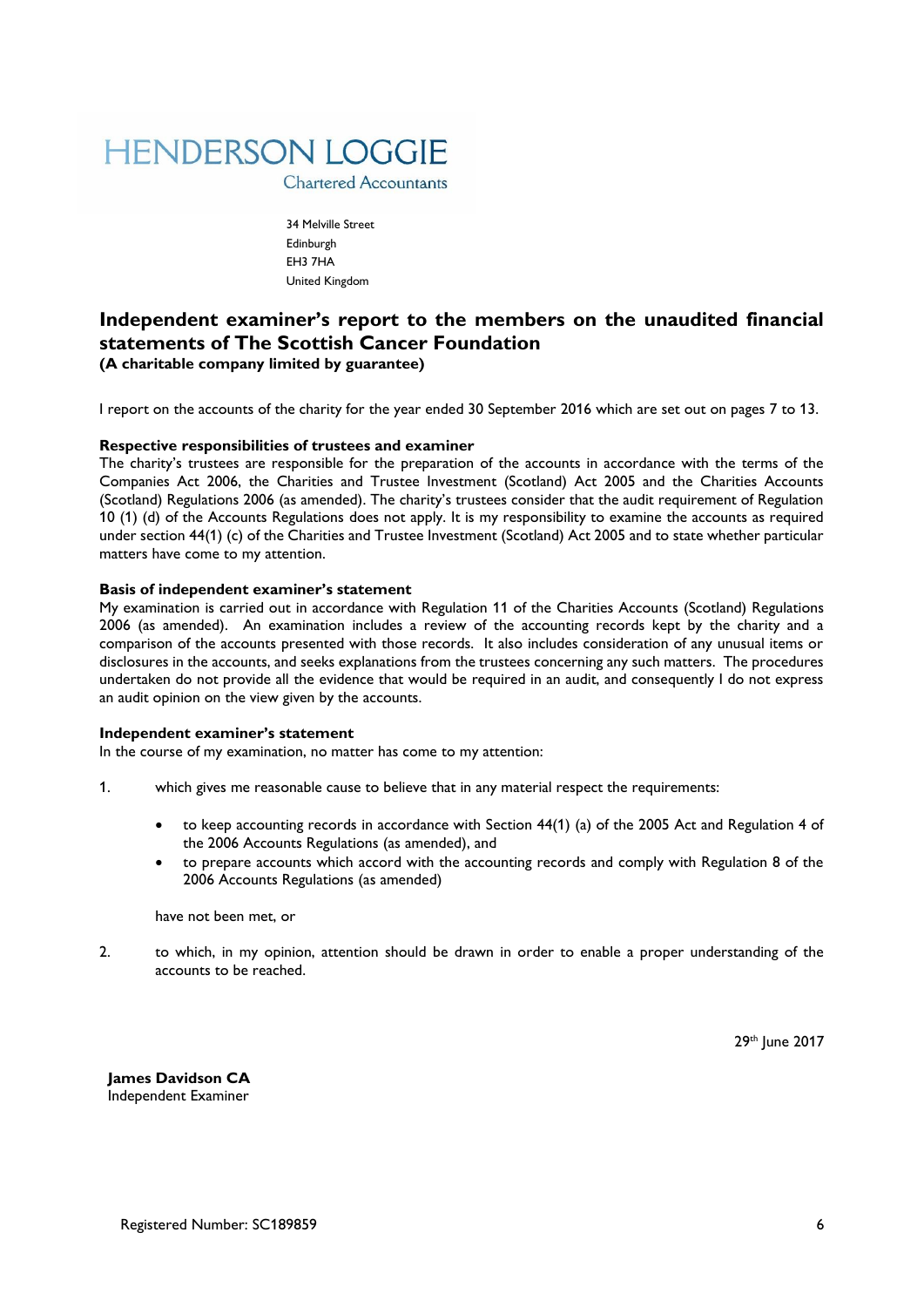# **Statement of financial activities (incorporating income and expenditure account)**

*for the year ended 30 September 2016*

|                                                                                       | <b>Note</b> | <b>Restricted</b><br>2016<br>£ | <b>Unrestricted</b><br>2016<br>£ | 2016<br>£ | <b>Total Restricted</b><br>2015<br>£ | Unrestricted<br>2015<br>£ | Total<br>2015<br>£ |
|---------------------------------------------------------------------------------------|-------------|--------------------------------|----------------------------------|-----------|--------------------------------------|---------------------------|--------------------|
| Income and endowments from:                                                           |             |                                |                                  |           |                                      |                           |                    |
| Donations                                                                             | 4           | 53,510                         | 253                              | 53,763    | 24,418                               | 14,813                    | 39,231             |
| <b>Total income</b>                                                                   |             | 53,510                         | 253                              | 53,763    | 24,418                               | 14,813                    | 39,231             |
| <b>Expenditure on:</b>                                                                |             |                                |                                  |           |                                      |                           |                    |
| Charitable activities                                                                 | 5           | 53,500                         | 4,578                            | 58,078    | 24,418                               | 5,791                     | 30,209             |
| <b>Total expenditure</b>                                                              |             | 53,500                         | 4,578                            | 58,078    | 24,418                               | 5,791                     | 30,209             |
| Net income/(expenditure) for the year                                                 |             | 10                             | (4, 325)                         | (4, 315)  |                                      | 9,022                     | 9,022              |
| Net movement in funds                                                                 |             | 10                             | (4, 325)                         | (4, 315)  |                                      | 9,022                     | 9,022              |
| <b>Reconciliation of funds:</b><br>Fund balances brought forward at 1 October<br>2015 |             |                                | 27,123                           | 27,123    |                                      | 18,101                    | 18,101             |
| Fund balances at 30 September 2016                                                    | 8           | 10                             | 22,798                           | 22,808    |                                      | 27,123                    | 27,123             |

A statement of total recognised gains and losses is not shown as all gains and losses are shown in the income and expenditure account.

All activities relate to continuing activities.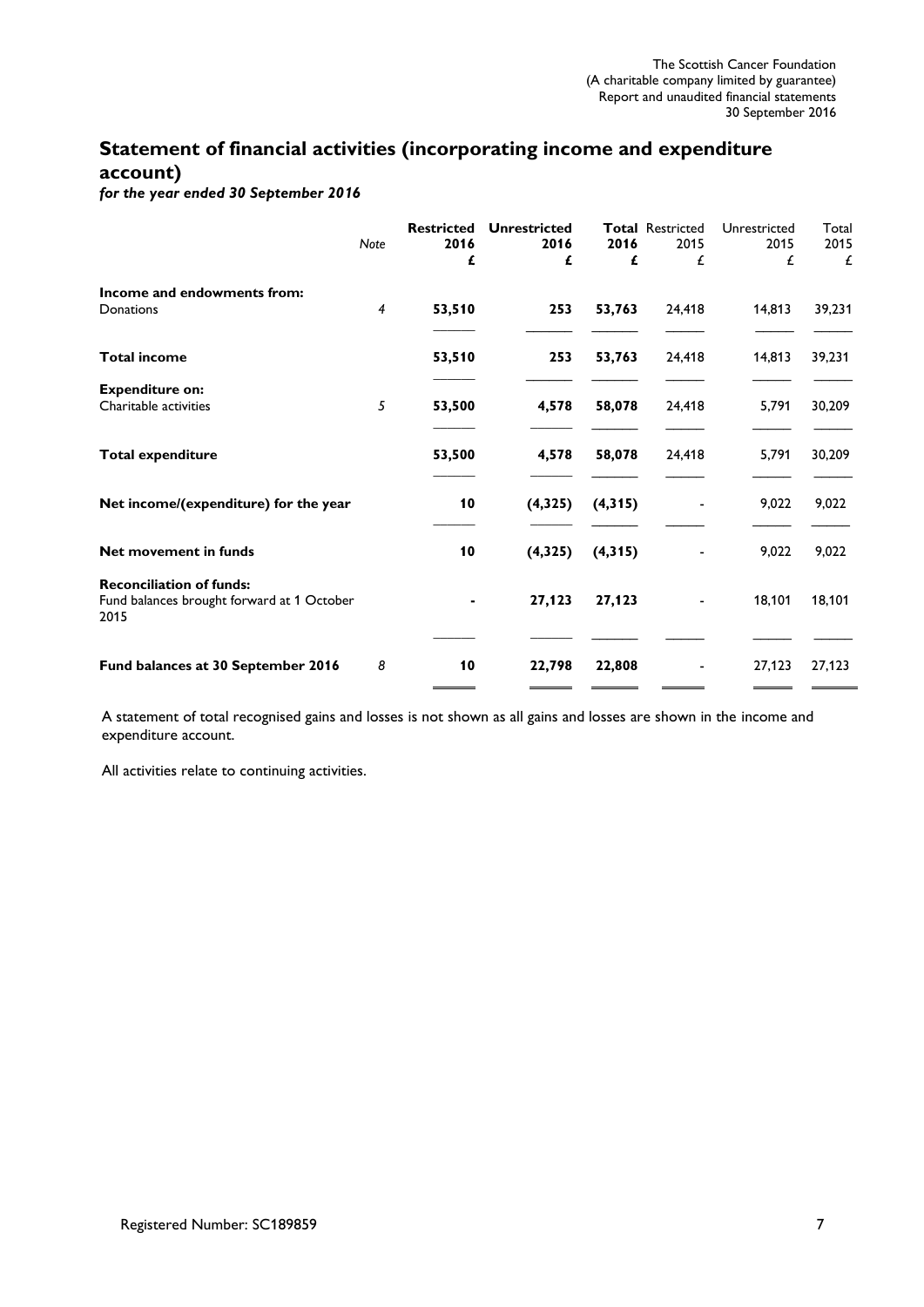## **Balance sheet**

*at 30 September 2016*

|                                                           | Note | 2016<br>£    | 2015<br>£ |
|-----------------------------------------------------------|------|--------------|-----------|
| <b>Current assets</b><br>Bank                             |      | 27,074       | 27,823    |
| <b>Total assets</b>                                       |      | 27,074       | 27,823    |
| <b>Current liabilities</b><br>Creditors                   | 7    | (4, 266)     | (700)     |
|                                                           |      | 22,808       | 27,123    |
| <b>Reserves</b><br>Unrestricted funds<br>Restricted funds | 8    | 22,798<br>10 | 27,123    |
|                                                           |      | 22,808       | 27,123    |

The trustees consider that the company is entitled to exemption from the requirement to have an audit under the provisions of section 477 of the Companies Act 2006 for the year ended 30 September 2016.

The members have not required the company to obtain an audit for its financial statements for the year ended 30 September 2016 in accordance with section 476 of the Companies Act 2006.

The trustees acknowledge their responsibilities for:

- ensuring that the company keeps accounting records which comply with section 386 of the Companies Act 2006; and
- preparing financial statements which give a true and fair view of the state of affairs of the company as at the end of the financial year and of its profit or loss for each financial year in accordance with the requirements of section 396 and which otherwise comply with the requirements of the Companies Act relating to financial statements, so far as applicable to the company.

These financial statements have been prepared in accordance with the special provisions relating to small companies within Part 15 of the Companies Act 2006.

The financial statements were approved and authorised for issue by the board on 29<sup>th</sup> June 2017 and signed on its behalf by:

**Alan J Hartley CA** *Trustee*

The notes on pages 10 to 13 form part of these financial statements.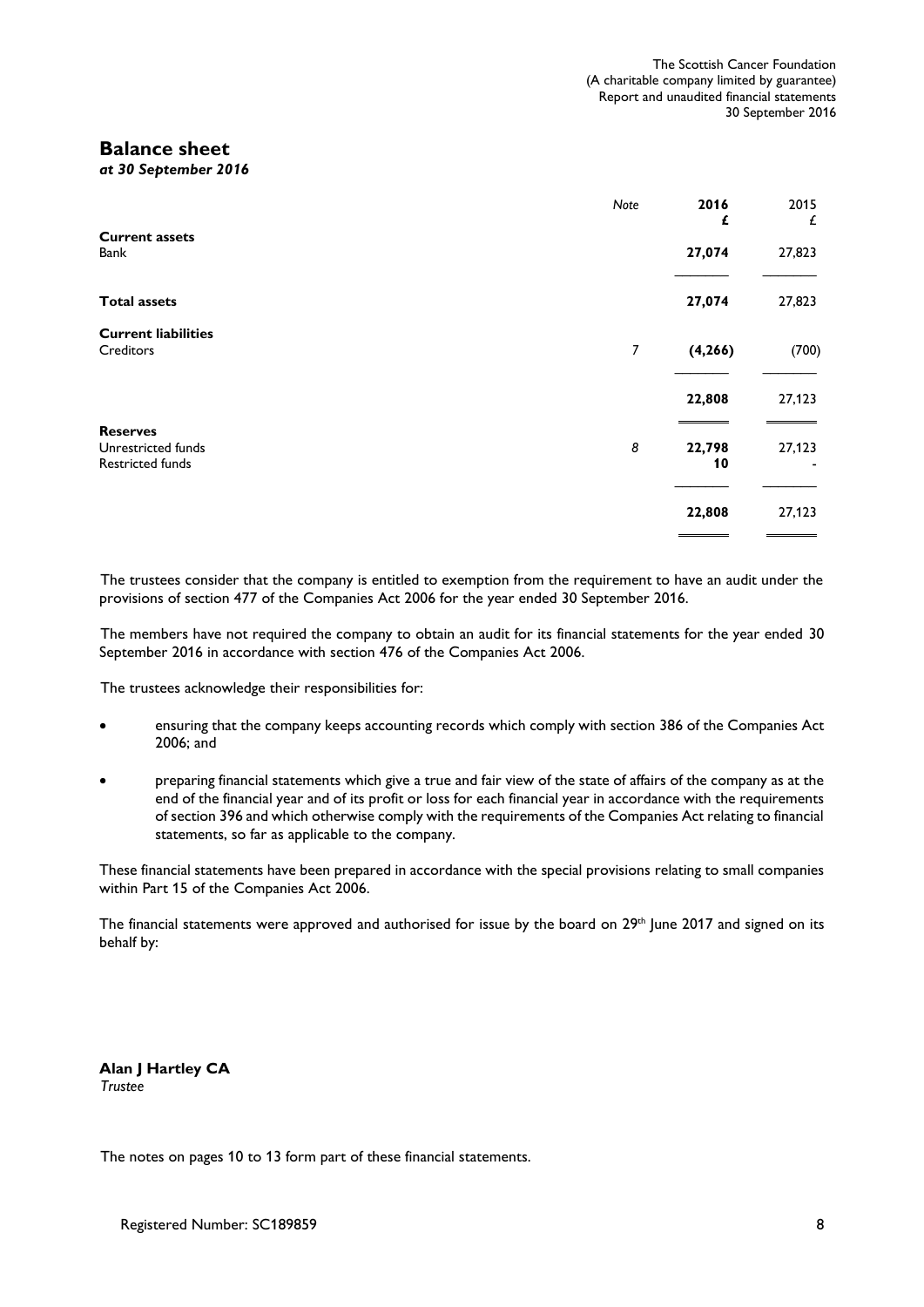# **Statement of cash flows**

*at 30 September 2016*

|                                                        | 2016    | 2016   | 2015      | 2015      |
|--------------------------------------------------------|---------|--------|-----------|-----------|
|                                                        | £       | £      | £         | £         |
| Cash flows from operating activities                   |         |        |           |           |
| Net (expenditure)/income for the year                  | (4,315) |        | 9,022     |           |
| Increase/(decrease) in creditors                       | 3,566   |        | (25, 250) |           |
| Net cash flow used in operating activities             |         | (749)  |           | (16, 228) |
| Decrease in cash and cash equivalents in the year      |         | (749)  |           | (16, 228) |
| Cash and cash equivalents at the beginning of the year |         | 27,823 |           | 44,051    |
|                                                        |         |        |           |           |
| Total cash and cash equivalents at the end of the year |         | 27,074 |           | 27,823    |
|                                                        |         |        |           |           |
| Cash and cash equivalents comprise:                    |         |        |           |           |
| Cash at bank                                           |         | 27,074 |           | 27,823    |
|                                                        |         |        |           |           |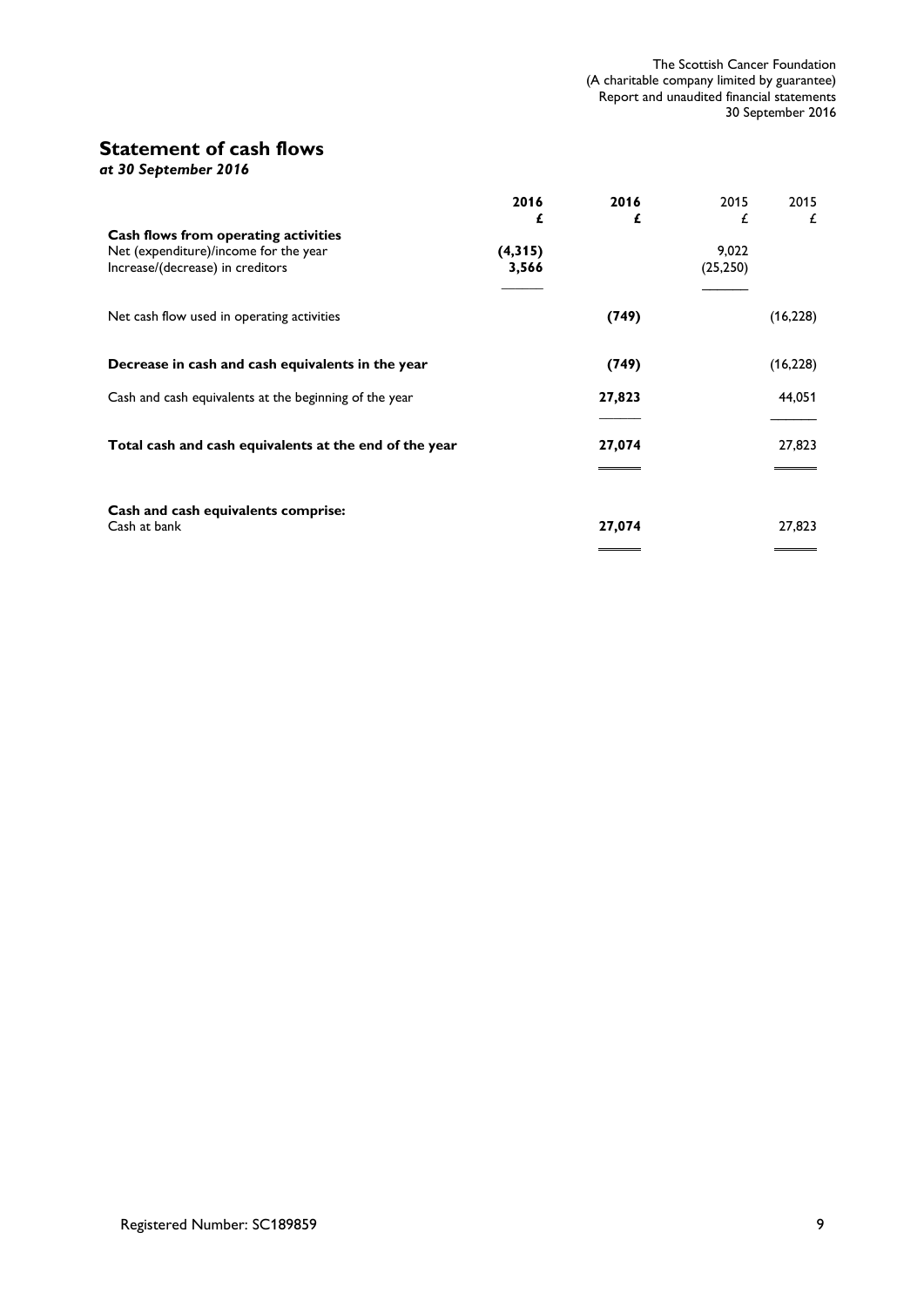### **Notes** *(forming part of the financial statements)*

#### **1 Company constitution**

The Scottish Cancer Foundation is a charitable company limited by guarantee, incorporated in Scotland with the registered address as noted on page 1. The charity is a Public Benefit Entity and has no share capital; however, in the event of a winding up, each one of the members undertakes to contribute such amount as may be required, not exceeding £1.

#### **2 Accounting policies**

#### *Accounting convention*

The financial statements have been prepared on a going concern basis under the historical cost convention and are in accordance with Applicable Accounting Standards, the Statement of Recommended Practice FRS102 (SORP FRS 102) "Accounting and Reporting by Charities", the Charities Act 2011, The Charities and Trustee Investment (Scotland) Act 2005, The Charities Accounts (Scotland) Regulations 2006 (as amended), the Charities Act 2011, the Companies Act 2006 and in accordance with Financial Reporting Standard 102 (FRS 102). The financial statements are prepared in Sterling, which is the functional currency of the company. Monetary amounts in these financial statements are rounded to the nearest pound.

#### *Going concern*

These financial statements have been prepared on a going concern basis which assumes that the charity will continue its operations. There are no material uncertainties that exist or material changes in the way the charity operates and the Trustees consider it appropriate to prepare financial statements on a going concern basis.

#### *Reconciliation with previous Generally Accepted Accounting Practice*

In preparing the financial statements, the Trustees have considered whether in applying the accounting policies required by FRS102 and the Charities SORP FRS102, the restatement of comparative items was required. At the date of transition (1 October 2014), no restatements were required. No change was required to net income/(expenditure) and the opening balances remained as previously stated.

#### *Income - Donations*

Income is recognised when the charity has entitlement to the funds, when it is probable that the income will be received and the amount can be measured reliably. Net donations are accounted for in the year in which they are receivable with any recoverable tax being included to record the donations at their gross value.

#### *Expenditure*

Expenditure is included on an accruals basis and is recognised when there is a legal or constructive obligation to pay for expenditure. All costs have been directly attributed to one of the functional categories of expenditure in the Statement of Financial Activities. Charitable activities include expenditure associated with hosting conferences, awarding prizes and governance. Governance costs include those incurred in the governance of the charity and its assets and are primarily associated with constitutional and statutory requirements. The Foundation is not registered for VAT and accordingly expenditure is shown gross.

#### *Cash*

Cash at bank includes cash and highly liquid short term investments with a maturity of three months or less from the date of acquisition or opening the deposit or similar account.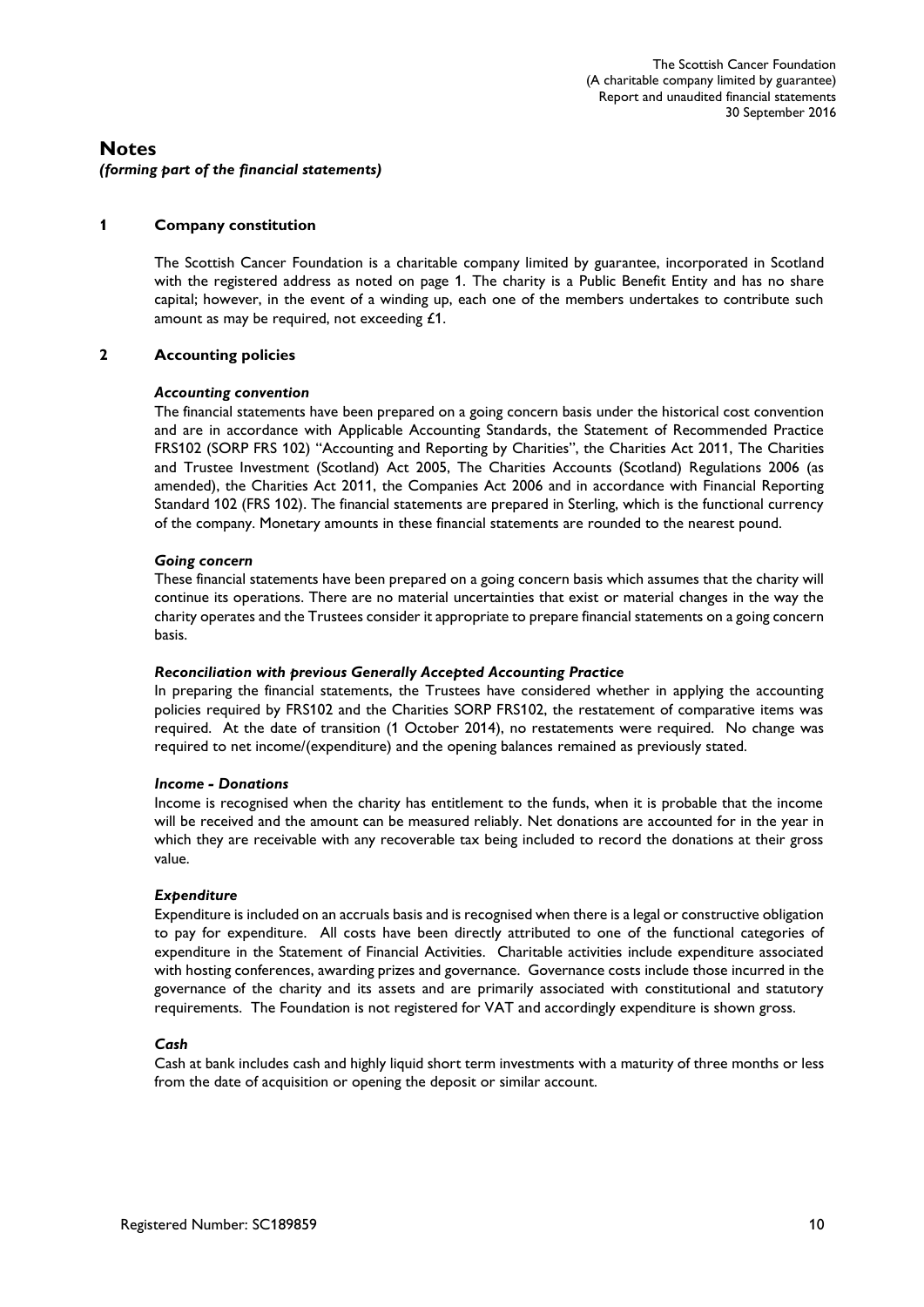#### **Notes** *(continued)*

#### **2 Accounting policies** *(continued)*

#### *Creditors and provisions*

Creditors and provisions are recognised where the charity has a present obligation resulting from a past event that will probably result in a transfer of funds to a third party and the amount due to settle the obligation can be measured or estimated reliably. Creditors and provisions are normally recognised at their settlement amount after allowing for any trade discounts due.

#### *Financial instruments*

The charity only has financial assets and financial liabilities of a kind that qualify as basic financial instruments. Basic financial instruments are initially recognised at transaction value and subsequently measured at their settlement value.

#### *Funds*

Funds are classified as either restricted or unrestricted. Restricted funds are funds subject to specific conditions authorised by the donor. Unrestricted funds are expendable at the trustees' discretion in furtherance of the objectives of the charity.

#### *Taxation*

The company is recognised by the HMRC as a charity and no charge for taxation arises on the results of the year.

#### **3 Remuneration of trustees and staff**

Trustees are considered the key management of the charity.

No trustee received any remuneration during the year (*2015: £Nil*). No expenses were reimbursed to trustees in the year (*2015: £Nil*). The charity has no employees and as such there were no employees who received employee benefits of more than £60,000 (*2015: None*).

#### **4 Donations**

|   |                                           | 2016   | 2015<br>£ |
|---|-------------------------------------------|--------|-----------|
|   | <b>Scottish Government</b>                | 43,500 | 24,418    |
|   | Cruden Foundation                         |        | 3,000     |
|   | Individuals and smaller grants            | 253    | 1,813     |
|   | The Grant Simpson Trust                   | 10,010 | 10,000    |
|   |                                           | 53,763 | 39,231    |
| 5 | <b>Charitable activities</b>              | 2016   | 2015      |
|   |                                           | £      | £         |
|   | SCPN (Scottish Cancer Prevention Network) | 43,800 | 24,418    |
|   | Cruden lecture                            | 3,566  | 3,882     |
|   | Bank charges                              | 24     | 48        |
|   | Conference expenses                       |        | 90        |
|   | Paneer Prize                              | 10,000 |           |
|   | Governance costs (Note 6)                 | 688    | 1,771     |
|   |                                           | 58,078 | 30,209    |
|   |                                           |        |           |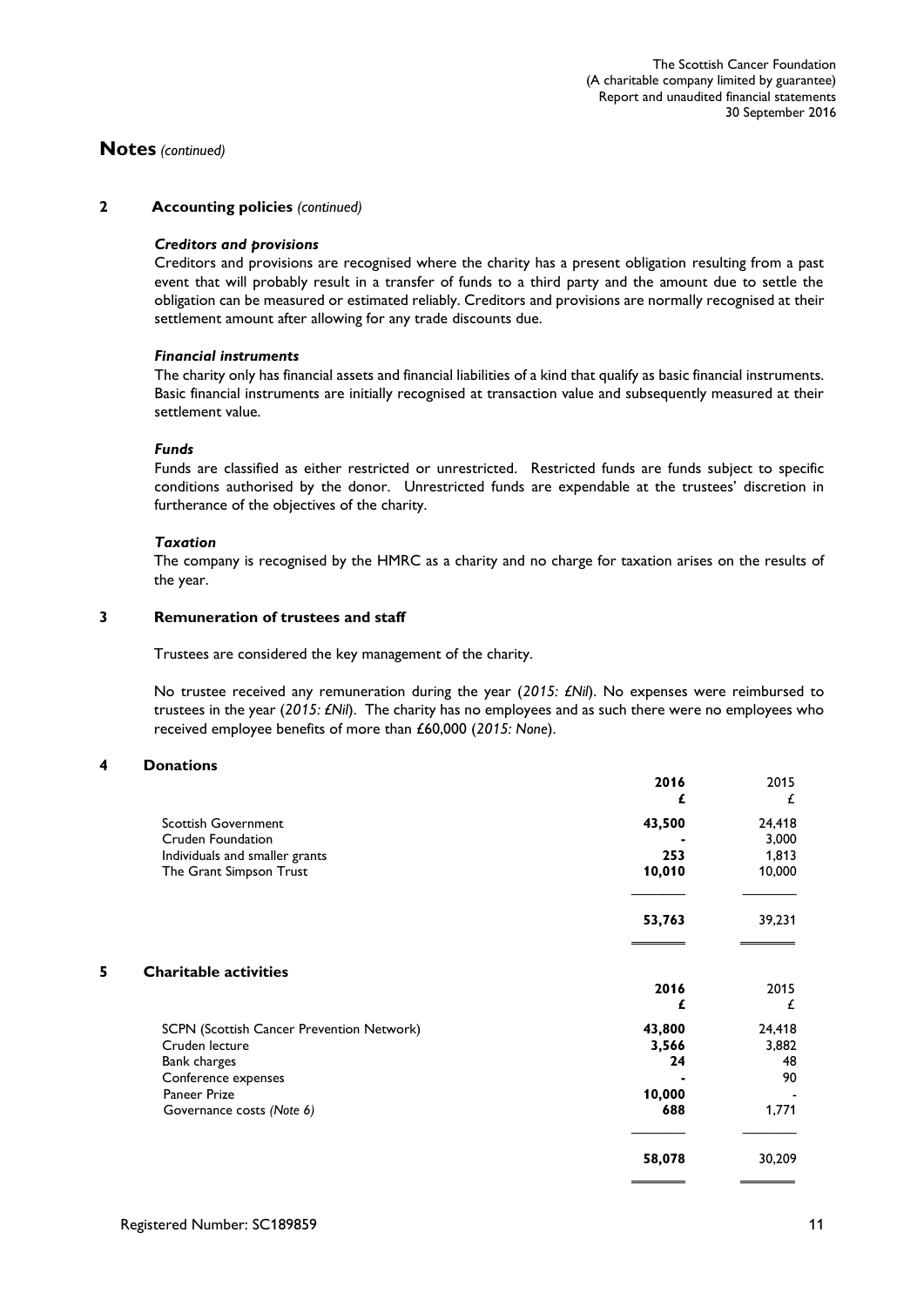# **Notes** *(continued)*

| 6 | <b>Governance costs</b>               |       |                          |
|---|---------------------------------------|-------|--------------------------|
|   |                                       | 2016  | 2015                     |
|   |                                       | £     | £                        |
|   | Meeting expenses                      | 34    | 34                       |
|   | Legal fees                            |       | 666                      |
|   | Independent examiner's fees           | 654   | 861                      |
|   | Tax fees                              |       | 210                      |
|   |                                       | 688   | 1,771                    |
| 7 | <b>Creditors</b>                      |       |                          |
|   |                                       | 2016  | 2015                     |
|   |                                       | £     | £                        |
|   | Accruals - Independent examiner's fee | 700   | 700                      |
|   | - Cruden lecture                      | 3,566 | $\overline{\phantom{a}}$ |
|   |                                       |       |                          |
|   |                                       | 4,266 | 700                      |

#### **8 Reserves**

|                            | <b>Balance</b> at |               |                    | <b>Balance at</b> |
|----------------------------|-------------------|---------------|--------------------|-------------------|
|                            | 1 Oct 15          | <b>Income</b> | <b>Expenditure</b> | 30 Sept 16        |
|                            | £                 | £             | £                  | £                 |
| <b>Restricted Funds:</b>   |                   |               |                    |                   |
| <b>SCPN</b>                |                   | 43,500        | (43,500)           |                   |
| Cancer prize               |                   | 10,010        | (10,000)           | 10                |
|                            |                   |               |                    |                   |
|                            |                   | 53,510        | (53, 500)          | 10                |
| <b>Unrestricted Funds:</b> |                   |               |                    |                   |
| General Fund               | 27,123            | 253           | (4, 578)           | 22,798            |
|                            |                   |               |                    |                   |
|                            | 27,123            | 53,763        | (58,078)           | 22,808            |
|                            |                   |               |                    |                   |

The Restricted Funds were for the purposes of assisting SCPN and funding the cancer prize.

# **9 Analysis of net assets between funds**

|                                                        | 2016<br>£    | 2015<br>£   |
|--------------------------------------------------------|--------------|-------------|
| <b>Restricted Funds</b><br>General Fund (unrestricted) | 10<br>22,798 | -<br>27,123 |
|                                                        | 22,808       | 27,123      |